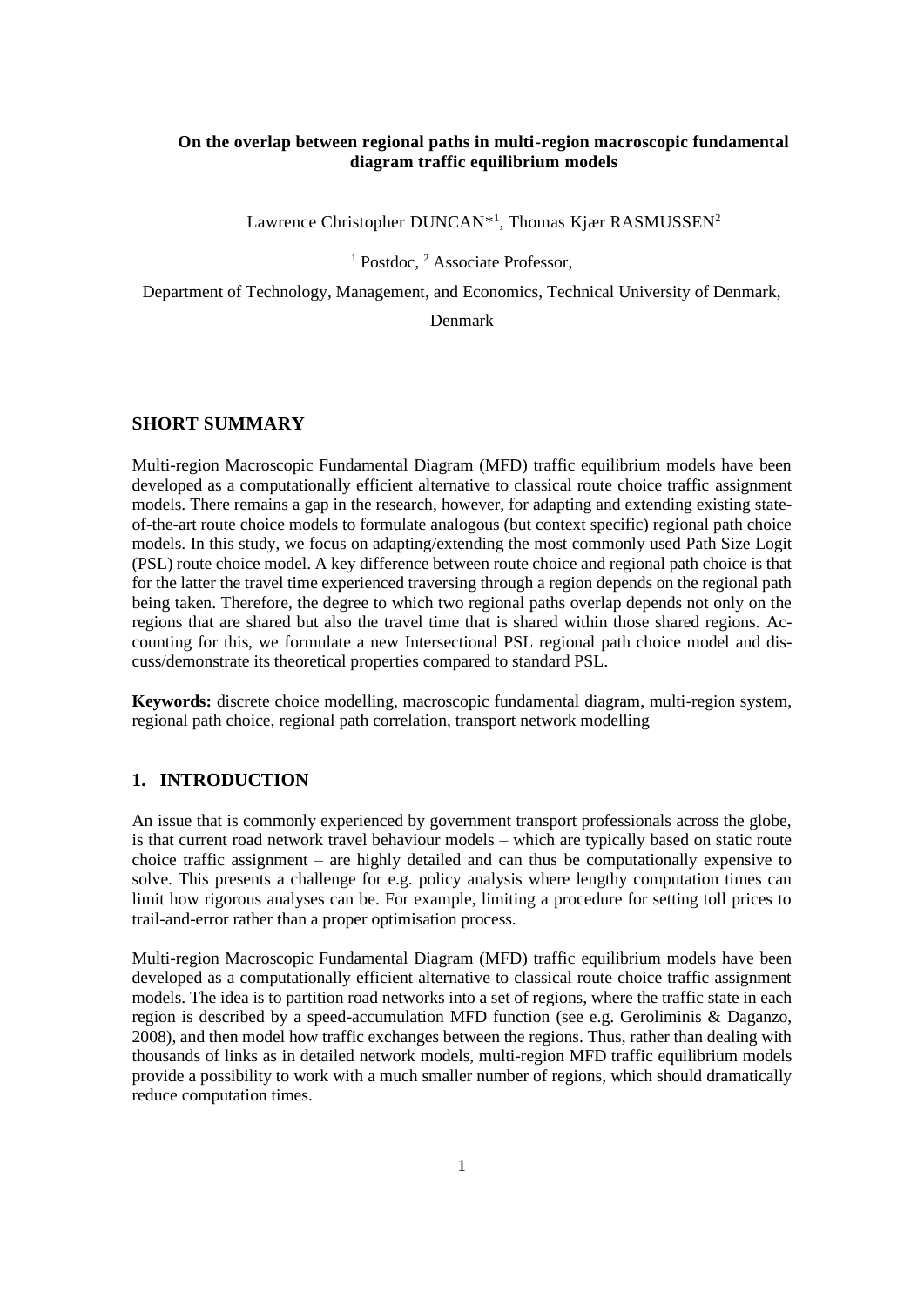Yildirimoglu & Geroliminis (2014) developed the first such model, where a Multinomial Logit (MNL) regional path choice model is adopted for traffic flow equilibration along with a stochastic network loading procedure to estimate time-dependent regional trip lengths. Batista & Leclercq (2019) later developed a 'stochastic' approach for the traffic equilibrium based on monte carlo simulations of trip length / MFD distributions to account for correlations between regional path utilities. Mariotte et al (2020) adopt a Wardrop user equilibrium (Wardop, 1952) variant to dictate the regional path choice, and then also optimise the regional path choices to fit data. Extending these works, Batista et al (2021) recently developed a heuristic approach for updating the trafficdependent trip lengths / regional paths during the dynamic traffic assignment, while numerous methods have been proposed for dynamically modelling the transfer of traffic flow at region borders (e.g. Yildirimoglu & Geroliminis, 2014; Mariotte & Leclercq, 2019; Mariotte et al, 2020).

So far, as mentioned above, the two main regional path choice models that have been adopted thus far are a standard MNL choice model and a specially designed Monte Carlo Simulationbased (MCS) choice model. The deficiency of the MNL model, in its inability to capture correlations between overlapping routes / regional paths, is well-known (see e.g. Ben-Akiva & Bierlaire, (1998), Cascetta et al (1996)) Furthermore, the MCS model is not generic since it utilises features specific to one dynamic modelling approach, and potentially has the typical drawbacks of monte carlo simulation approaches, i.e. computationally expensive / less well-defined convergence properties, which become more problematic at larger scales.

Addressing these issues, in this study, we adapt and extend existing state-of-the-art route choice models to formulate analogous (but context specific) regional path choice models. Due to their computational convenience, well-behaved convergence properties, and ease of calibration, Path Size Logit (PSL) correction-term models (Ben-Akiva & Bierlaire, 1998) (or similar) are the most common type of correlation-based model used in practice. PSL models capture route correlations by including correction terms within the probability relations to penalise routes for 'overlapping' (i.e. sharing links) with other routes, see Duncan et al (2020) for a recent review of PSL models.

As we explore in this study, however, the overlapping of regional paths has an extra dimension. One of the key differences between route choice and regional path choice is that for the latter the travel time experienced traversing through a region depends on the regional path being taken. Therefore, the degree to which two regional paths overlap depends not only on the regions that are shared but also the travel time that is shared within those shared regions. To account for this, in this study, we formulate a new Intersectional PSL regional path choice model and discuss/demonstrate its theoretical properties compared to MNL and Standard PSL.

## **2. GENERIC REGIONAL PATH CHOICE SETUP**

Here, we briefly set up a generic regional path choice model system. An area is partitioned into a set of  $R$  regions. Without loss of generality, we focus on the regional path choice for a single regional OD movement between two different regions. A regional path (also referred to as r-path) is defined as a sequence of regions traversed when travelling the OD movement.  $P$  is the choice set of regional paths,  $P_r$  is the set of r-paths that traverse through region  $r \in R$ , and  $R_p$  is the set of regions in r-path  $p \in P$ . As mentioned above, a key feature of regional path choice modelling is that the distance a driver travels through a region (and therefore travel time) depends on the rpath the driver is taking. Suppose then that, in some generic situation, a driver is presented with a set of region travel times that are r-path-specific, (and assume that drivers only consider travel time in their r-path utilities). Denote therefore  $t_{p,r}$  as the travel time of region  $r \in R_p$  when traversing r-path  $p \in P$ . Supposing that the travel time for a r-path can be attained through summing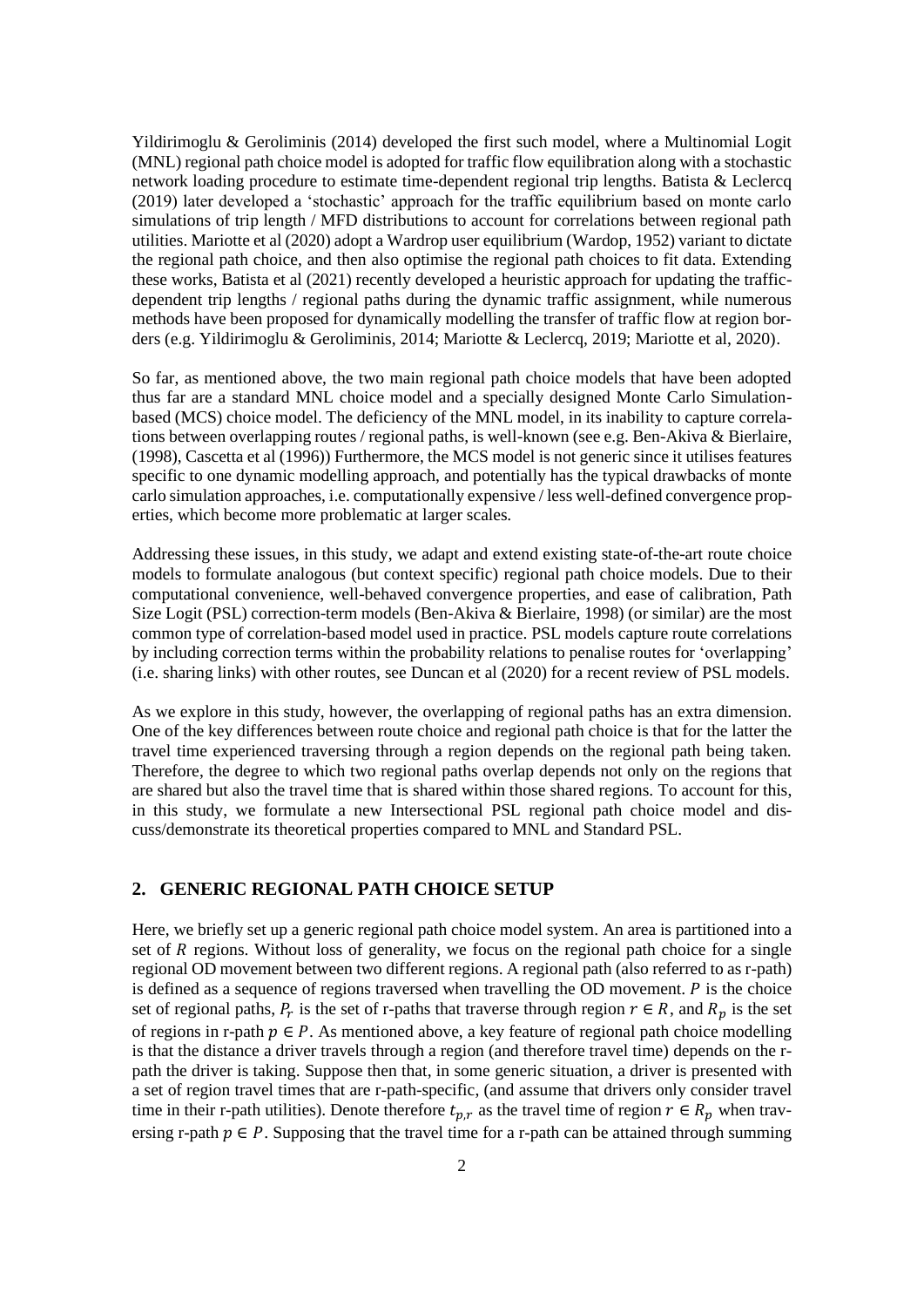up the travel times of its regions, then the total travel time of r-path  $p \in P$  is:  $T_p = \sum_{r \in R_p} t_{p,r}$ . Lastly, the probability that r-path  $p \in P$  is chosen is denoted by  $Q_n$ .

## **3. MULTINOMIAL LOGIT**

For pedagogical purposes, we shall begin by first presenting the MNL regional path choice model that Yildirimoglu & Geroliminis (2013) adopt in the first application of r-path choice models. The well-known MNL probability relation for r-path  $p \in P$  is:

$$
Q_p = \frac{e^{-\theta T_p}}{\sum_{k \in P} e^{-\theta T_k}}
$$

where  $\theta > 0$  is the Logit scaling parameter.

To demonstrate the inability of MNL to capture r-path correlations, consider in Fig. 1A-B a similar version for r-path choice modelling of the famous 'loop-hole' network (also known as the red-bus/blue-bus network) presented in Cascetta et al (1996). R-path 1 is R1→R2→R3→R6, rpath 2 is R1→R2→R4→R6, and r-path 3 is R1→R5→R6. For all demonstrations a parameter value of  $\theta = 1$  is adopted. It is assumed here that the travel time for each region is the same regardless of which r-path is being travelled, i.e.  $\alpha_1 = \alpha_2$  and  $\alpha_3 = \alpha_4$ . And, for this demonstration,  $\alpha_1 =$  $\alpha_2 = 0.001$  (i.e. the relative travel times of the origin/destination regions are neglible) and  $\alpha_3, \alpha_4 \in (0,1)$  is the variable. For all  $\alpha_1, \alpha_2$  (where  $\alpha_1 = \alpha_2$ ), the r-path travel times are equal:  $T_1 = T_2 = 2\alpha_1 + 1 = T_3 = 2\alpha_2 + 1$ . Under the MNL model, the r-path choice probabilities are therefore  $Q_1 = Q_2 = Q_3 = \frac{1}{3}$  $\frac{1}{3}$ , regardless of  $\alpha_3$ ,  $\alpha_4$ . However, r-path 1 and r-path 2 are correlated due to sharing region 2, where the degree to which the r-paths are correlated depends on  $\alpha_3$ ,  $\alpha_4$ . For  $\alpha_3$ ,  $\alpha_4$  close to zero, r-path 1&2 share very little travel time and thus the choice probabilities should be  $\frac{1}{3}$  (as there are in effect three distinct r-paths with equal travel times). However, as  $\alpha_3$ ,  $\alpha_4$  tend towards 1 r-paths 1&2 become more correlated to the point where they basically become the same r-path. At this point, there become in effect just two r-paths to choose from and the probabilities of r-paths 1&2 should equal the probability of r-path 3, where  $Q_1 \cong Q_2 \cong \frac{1}{4}$  $\frac{1}{4}$ ,  $Q_3 \cong \frac{1}{2}$  $\frac{1}{2}$ . As well-known and demonstrated above, MNL fails to represent this.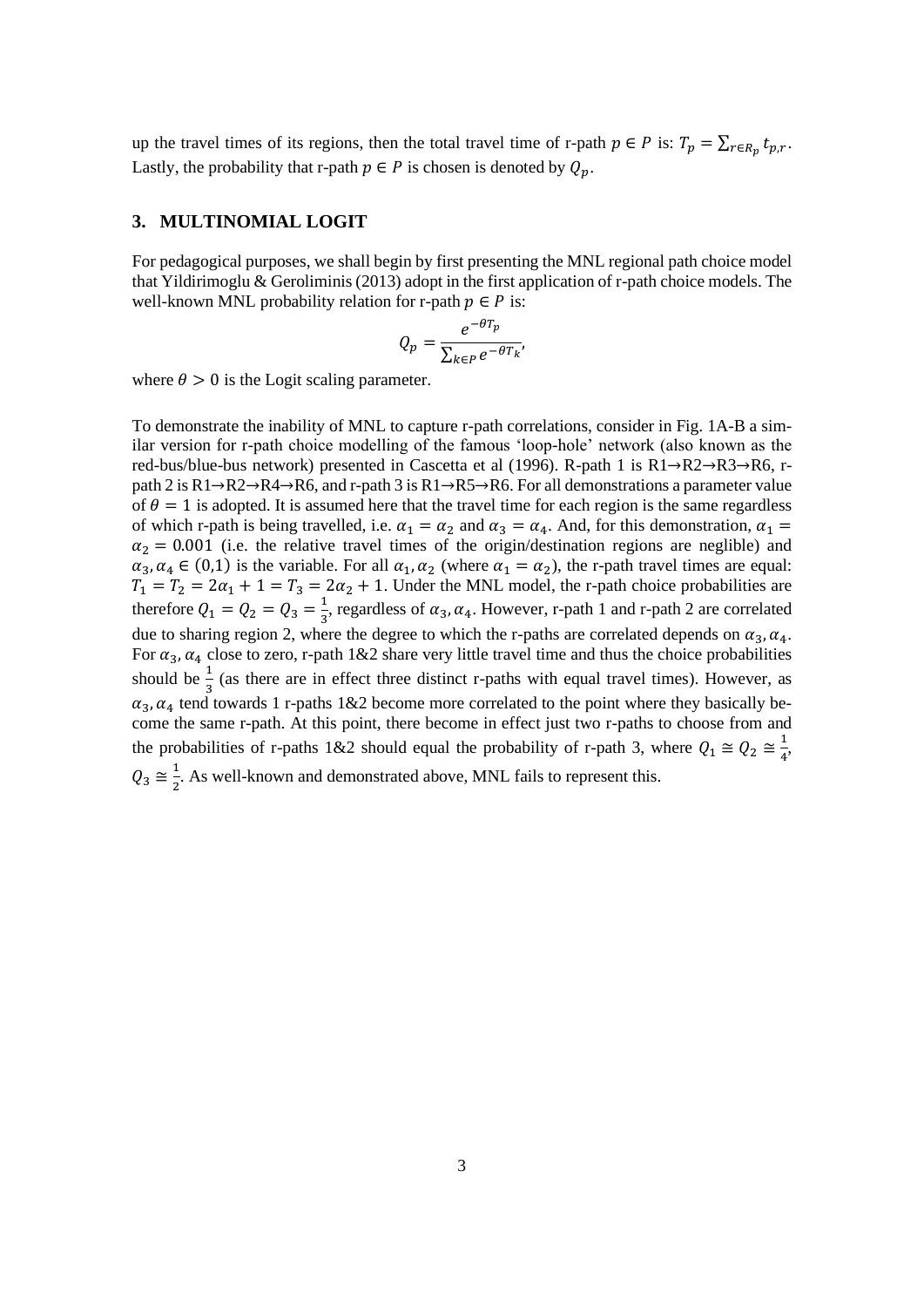

**Fig. 1. Loop-hole multi-region system. A: Region representation. B: Regional network.**

# **4. PATH SIZE LOGIT MODELS**

Path Size Logit route choice models include correction terms in the probability relation to adjust probabilities to capture route correlations. Here, we adapt the approach for the context of regional path choice modelling. The choice probability relation for r-path  $p \in P$  is:

$$
Q_p = \frac{e^{-\theta T_p + \beta \ln(\gamma_p)}}{\sum_{k \in P} e^{-\theta T_k + \beta \ln(\gamma_k)}}
$$

where  $\beta \ln(\gamma_p)$  is the path size correction term for r-path  $p \in P$ ,  $\beta \ge 0$  is the path size scaling parameter, and  $\gamma_p \in (0,1]$  is the path size term for r-path  $p \in P$ . As we discuss further below, it is not possible for a r-path to be completely distinct due to unavoidable sharing of region travel time in the originating and destinating regions. If a r-path were to be distinct, however, it would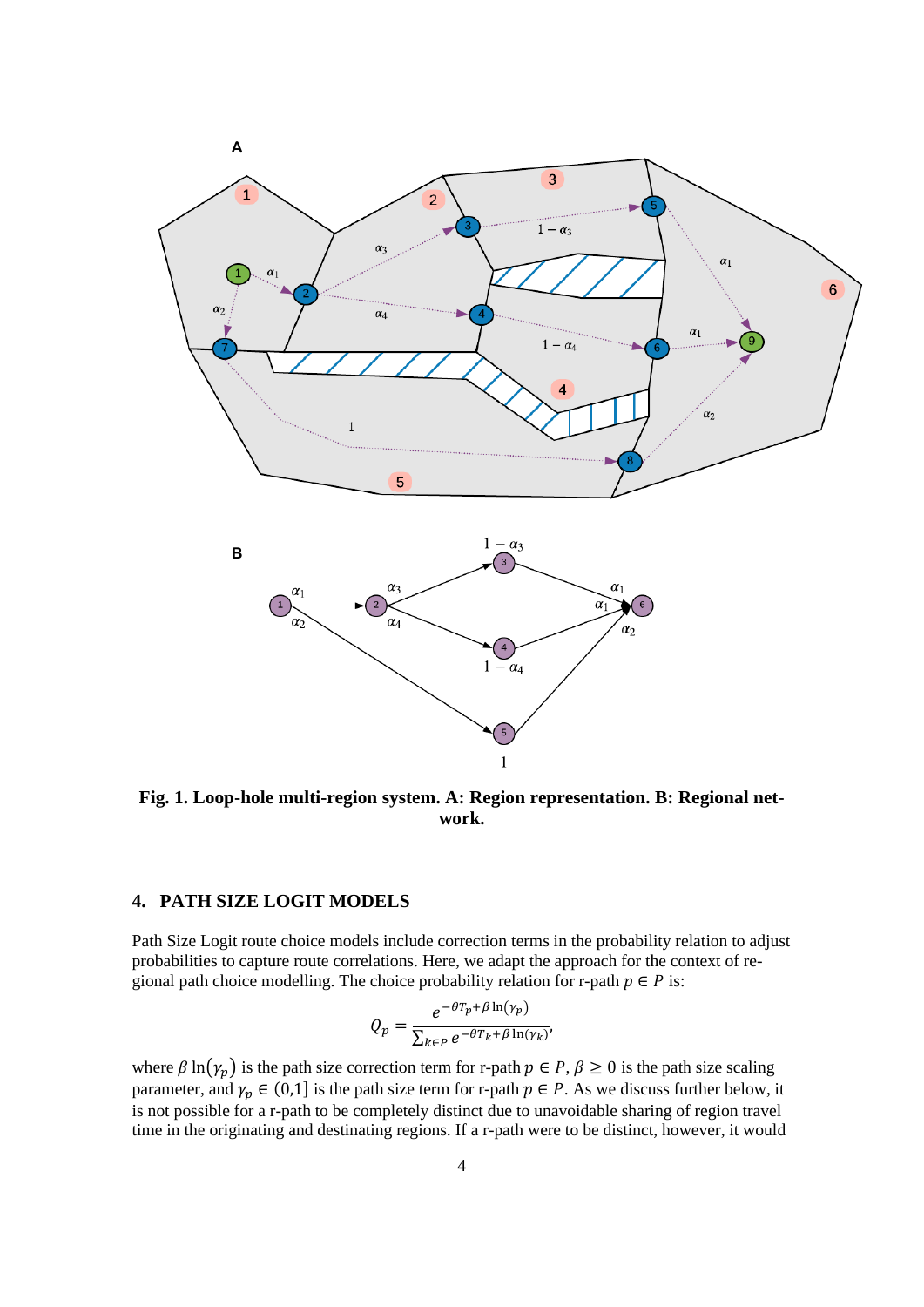have a path size term equal to 1, resulting in no penalisation. Less distinct r-paths have smaller path size terms and incur greater penalisation.

### *Standard Path Size Logit*

By adapting the definition of the PSL model path size term proposed by Ben-Akiva & Bierlaire (1998), a Standard PSL (SPSL) r-path choice model can be formulated. The SPSL path size term for r-path  $p \in P$  is defined as follows:

$$
\gamma_p^{SPS} = \sum\nolimits_{r \in R_p} \frac{t_{p,r}}{T_p} \frac{1}{\sum_{k \in P_r} 1}
$$

To dissect the SPSL path size term: each region  $r$  in r-path  $p$  is penalised (in terms of decreasing the path size term and hence the utility of the r-path) according to the number of r-paths in the choice set that also use that region  $(\sum_{k \in P_r} 1)$ , and the significance of the penalisation is also weighted according to how prominent region  $r$  is in r-path  $p$ , i.e. the travel time of region  $r$  for r-path p in relation to the total travel time of r-path  $p\left(\frac{t_{p,r}}{T}\right)$ 

 $\frac{p,r}{T_p}$ .

To demonstrate how SPSL can capture r-path correlations, consider again the loop-hole network in Fig. 1. For all path size demonstrations, a parameter value of  $\beta = 0.8$  is adopted. For the same conditions as described above for the MNL demonstration (i.e.  $\alpha_3 = \alpha_4$ ,  $\alpha_1 = \alpha_2 = 0.001$ ), Fig. 2A displays the SPSL r-path choice probabilities for  $\alpha_3$ ,  $\alpha_4$  in the range (0,1). As shown, for low  $\alpha_3$ ,  $\alpha_4$ , the prominence of the shared travel time region (region 2) is small, and therefore the rpath 1&2 path size terms are close to 1 and the probabilities are not adjusted for correlation (i.e.  $Q_1 = Q_2 = Q_3 = \frac{1}{3}$  $\frac{1}{3}$ ). As  $\alpha_3$ ,  $\alpha_4$  increase towards 1, however, the prominence of the shared travel time region increases, the path size terms thus decrease, and the r-path 1&2 probabilities are adjusted for the correlation (i.e.  $Q_1 = Q_2 = \frac{1}{4}$  $\frac{1}{4}$ ,  $Q_3 = \frac{1}{2}$  $\frac{1}{2}$ ).

R-path choice modelling presents unique challenges. The most notable of which is that the region travel times are not the same for all r-paths that travel through it. This is in contrast to traditional route choice where the link travel times are assumed the same for all travellers. This can be problematic for the SPSL model, since r-path  $k$  contributes to the path size term of r-path  $p$  in region r the same (i.e. 1) regardless of how much r-paths  $k$  and  $p$  actually overlap in region r. To demonstrate, consider again the loop-hole network in Fig. 1, but where this time  $\alpha_3$  is varied with  $\alpha_4$ fixed, set to  $\alpha_4 = 0.999$ . For  $\alpha_3$  close to 0, the three r-paths are non-overlapping in terms of shared travel time (since the shared travel time in region 2 between r-paths 1&2 is minimal), and the r-path probabilities should thus be  $Q_1 = Q_2 = Q_3 = \frac{1}{3}$  $\frac{1}{3}$ . On-the-other-hand, for  $\alpha_3$  close to 1, the shared travel time in region 2 is significant and r-paths 1&2 become in-effect the same, and the probabilities should thus be  $Q_1 = Q_2 = \frac{1}{4}$  $\frac{1}{4}$ ,  $Q_3 = \frac{1}{2}$  $\frac{1}{2}$ . Fig. 2B displays the SPSL r-path choice probabilities for  $\alpha_3$  in the range (0,1). For  $\alpha_3$  close to 1, the probabilities are indeed close to  $Q_1$  =  $Q_2 = \frac{1}{4}$  $\frac{1}{4}$ ,  $Q_3 = \frac{1}{2}$  $\frac{1}{2}$ , however for  $\alpha_3$  close to 0 the probabilities are from  $Q_1 = Q_2 = Q_3 = \frac{1}{3}$  $\frac{1}{3}$ . This is because r-path 1 contributes fully to the path size term of r-path 2 in region 2 regardless of the travel time they actually share in the region.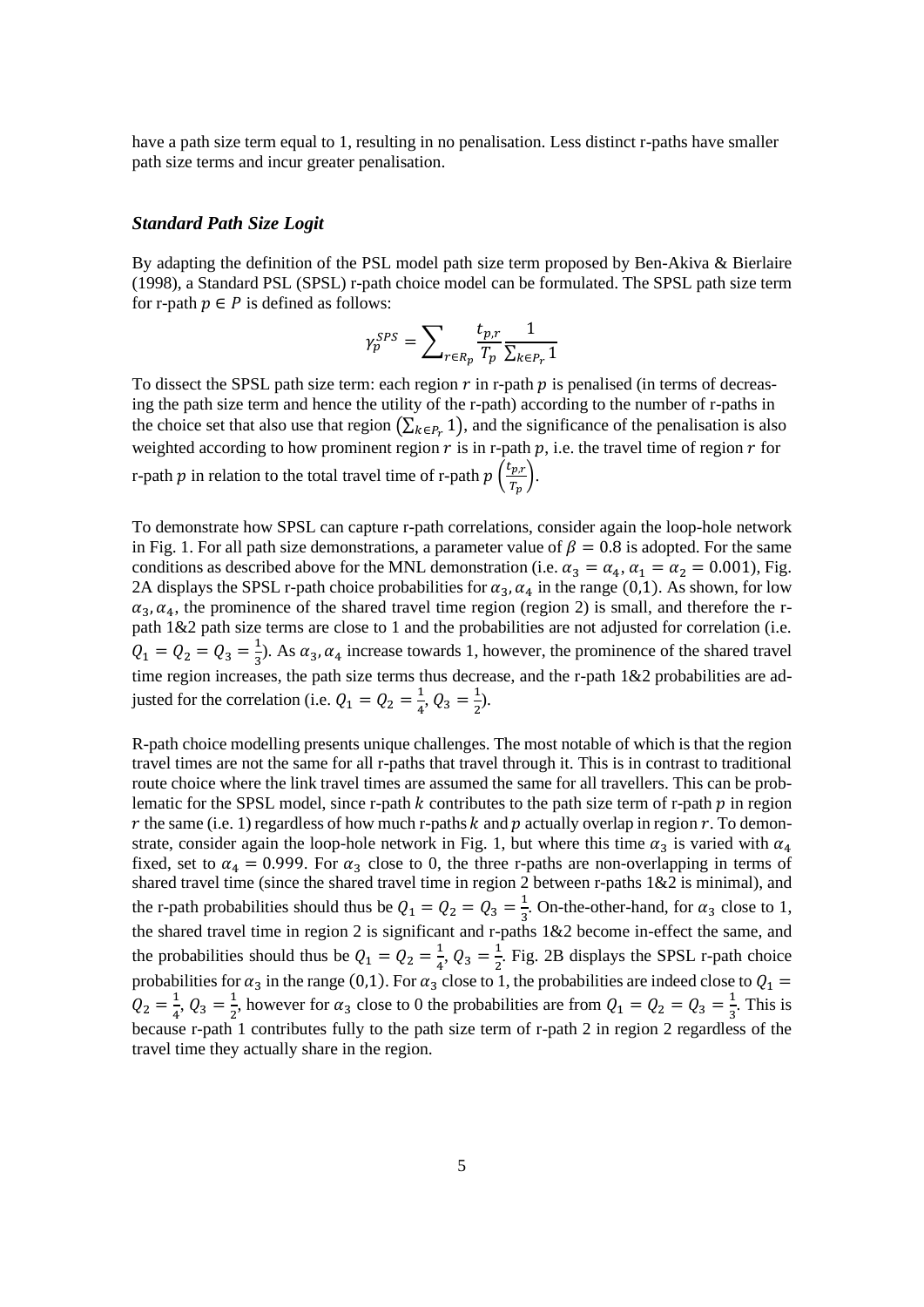

**Fig. 2. Loop-hole multi-region system: SPSL r-path choice probabilities for vary-** $\log \alpha_3 (\alpha_1 = \alpha_2 = 0.001)$ . A:  $\alpha_4 = \alpha_3$ . B:  $\alpha_4 = 0.999$ .

### *Intersectional Path Size Logit*

As demonstrated above, the SPSL model has a deficiency in that path size terms only consider whether r-paths share regions, without actually considering how much the r-paths overlap in the region in terms of shared travel time. Addressing this problem, we thus formulate the Intersectional PSL (IPSL) r-path choice model. The IPSL path size term for r-path  $p \in P$  is defined as follows:

$$
\gamma_p^{IPS} = \sum_{r \in R_p} \frac{t_{p,r}}{T_p} \frac{1}{\sum_{k \in P_r} \left(\frac{\min(t_{p,r}, t_{k,r})}{t_{p,r}}\right)}
$$

The IPSL path size term includes a path size contribution factor to weight the contributions of rpaths to path size terms. The contribution factors aim to reduce the contributions for r-paths that barely overlap (in terms of shared travel time) in regions. To dissect the IPSL contribution factor  $\left(\frac{\min(t_{p,r},t_{k,r})}{t}\right)$  $\left(\frac{L_{p,r},L_{k,r}}{L_{p,r}}\right)$ , min $\left(t_{p,r},t_{k,r}\right)$  is the travel time in region r that is shared by both r-path p and r-path k, i.e. the intersection of travel time in the region. If  $t_{k,r} \geq t_{p,r}$ , then the contribution of r-path  $k$  to the path size term of r-path  $p$  is 1, since all of the travel time of r-path  $p$  is shared with r-path k in region r. If  $t_{k,r} < t_{p,r}$ , however, then the contribution of r-path k is smaller than 1, as it is not the case that all of the travel time of r-path  $p$  in region  $r$  is shared with r-path k. The lesser the shared travel time of r-paths  $p$  and  $k$  in region  $r$ , the less the contribution of rpath  $k$ .

Considering again the loop-hole multi-region system in Fig. 1, Fig. 3A displays the SPSL r-path choice probabilities for  $\alpha_3$  in the range (0,1), with  $\alpha_1 = \alpha_2 = 0.001$ ,  $\alpha_4 = 0.999$ . As shown, overcoming the weakness of SPSL, the IPSL probabilities successfully achieve  $Q_1 = Q_2 = Q_3$  = 1  $\frac{1}{3}$  for  $\alpha_3$  close to 0. This is due to the path size contribution factor diminishing the contribution of r-path 1 to the path size term of r-path 2 in region 2. Another interesting feature is that r-path 1 has a greater probability than r-path 2 between  $\alpha_3 = 0$  and  $\alpha_3 = 1$ , which is due to r-path 2 being less distinct, i.e. a greater proportion of its journey is shared (almost all of it).

An interesting question is what should happen when the origin/destination regions become overprominent. In the case of the loop-hole multi-region system, supposing that  $\alpha_1 = \alpha_2$ , what should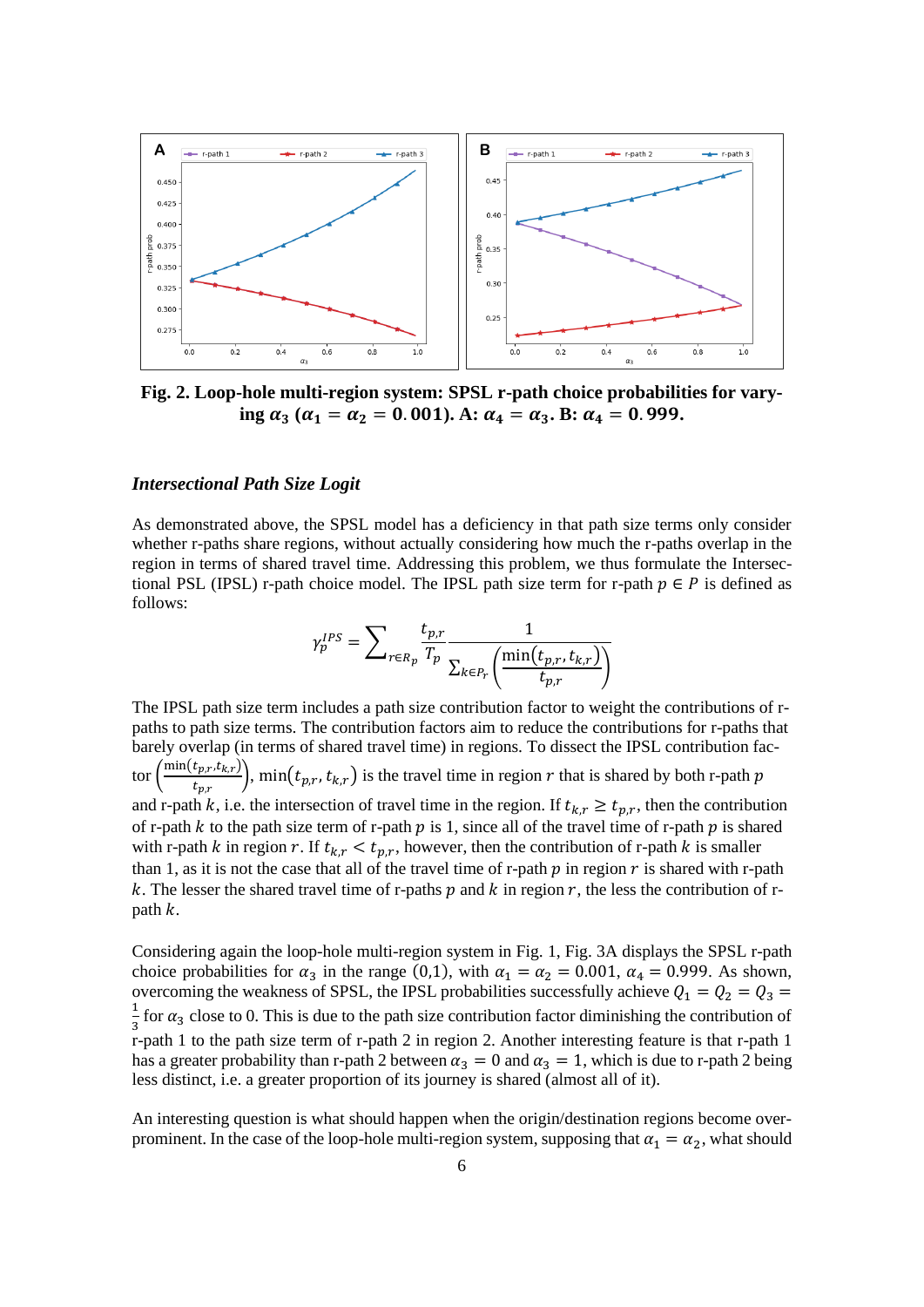happen when  $\alpha_1$  becomes so large such that it is then arbitrary which r-path is chosen, as the shared travel time is in the compulsory origin/destination regions. Fig. 3B displays the IPSL rpath choice probabilities for increasing  $\alpha_1$ , with  $\alpha_2 = \alpha_1, \alpha_3 = \alpha_4 = 0.999$ . As shown, for small  $\alpha_1$ , the probabilities are close to  $Q_1 = Q_2 = \frac{1}{4}$  $\frac{1}{4}$ ,  $Q_3 = \frac{1}{2}$  $\frac{1}{2}$ , since regions 1&6 (the origin/destination regions) are not prominent. However, as  $\alpha_1$  increases and regions 1&6 become more prominent, the probabilities tend towards  $Q_1 = Q_2 = Q_3 = \frac{1}{3}$  $\frac{1}{3}$ : all r-paths become less distinct as  $\alpha_1$  increases and in-effect become the same r-path consisting of just the origin/destination regions. In this case, the travel time in regions 1&6 is the same for all r-paths which is why the probabilities tend to  $Q_1 = Q_2 = Q_3 = \frac{1}{3}$  $\frac{1}{3}$ .



**Fig. 3. Loop-hole multi-region system: IPSL r-path choice probabilities. A: for varying**  $\alpha_3$  ( $\alpha_1 = \alpha_2 = 0.001$ ,  $\alpha_4 = 0.999$ ). B: for varying  $\alpha_1$  ( $\alpha_2 = \alpha_1$ ,  $\alpha_3 = \alpha_4 =$ . **).**

## **5. CONCLUSIONS**

As shown in this study, the overlapping of regional paths has an extra dimension compared to traditional route choice. A key difference between route choice and regional path choice is that for the latter the travel time experienced traversing through a region depends on the regional path being taken. Therefore, the degree to which two regional paths overlap depends not only on the regions that are shared but also the travel time that is shared within those shared regions. Accounting for this, in this study, we formulated a new Intersectional PSL regional path choice model and discussed/demonstrated its theoretical properties compared to MNL and standard PSL. Future research includes embedding these new regional path models within a multi-region MFD traffic equilibrium framework, and calibrating the models with tracked regional path observation data.

#### **ACKNOWLEDGMENT**

We gratefully acknowledge the financial support of the Independent Research Fund Denmark to the project "Optimal tolls for reaching emissions goals: A novel behaviourally realistic and national-scale applicable road transport modelling system".

### **REFERENCES**